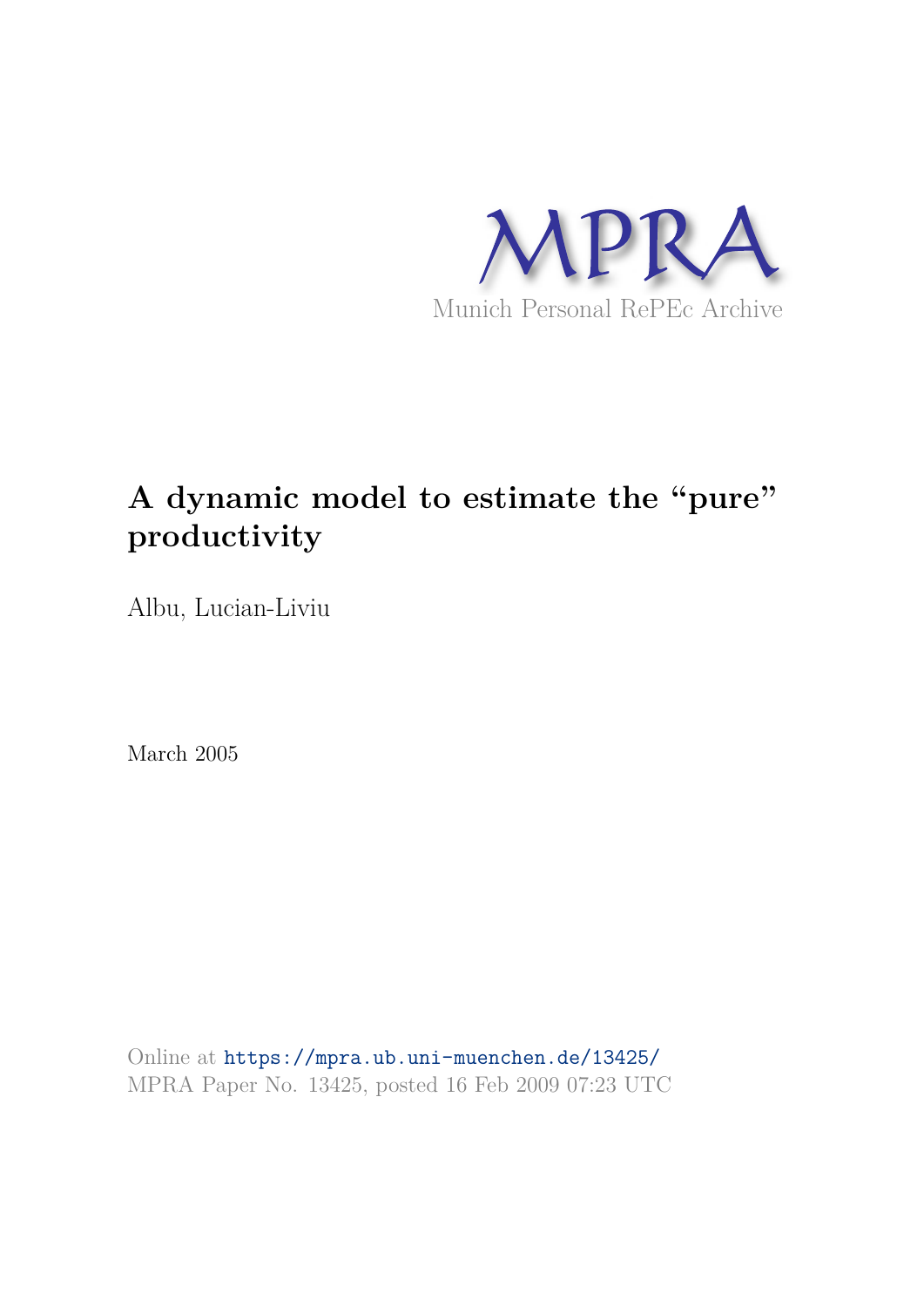## **A Dynamic Model to Estimate the "Pure" Productivity**

Lucian-Liviu Albu (Institute for Economic Forecasting)

## *Abstract*

As asserted in standard literature, there is an implicit circular relationship between the productivity growth and the potential level of production (and, consequently, the estimation of the natural rate of unemployment is also altered). In order to avoid such emerging impediment in any estimating macroeconomic model, an autonomous dynamic model to estimate the trend of productivity growth must be used. Moreover, taking into account that the current level of productivity is implicitly influenced by the actual unemployment rate, it is usually recommended as a more accurate solution to try to obtain firstly an estimate for the "pure" productivity. This must be neutral relating to the short-term changes in employment, but in long run, it is affected by factors such as the general technological progress, the increase in the educational level, the growth of the R&D system, the expansion of the "new economy", etc. In this paper, we use a simple dynamic model to estimate the growth of pure productivity independently of the actual level of employment and, implicitly, of the unemployment rate. Afterwards, the estimated changes in the pure productivity level are compared with the potential production trend in the case of the Romanian economy during the transition period.

Key words: pure productivity, potential GDP, natural rate of unemployment, smoothing filters.

JEL Classification: E24, E27, E32, E37, O11, O47, C61.

Note: The paper is based on a part of the study "Estimating natural unemployment in transitional economies (Case of Romania)" prepared by the author within the GDN project Adapted models to estimate potential GDP in the candidate countries. This research was supported by a grant from the CERGE-EI Foundation under a program of the Global Development Network. Additional funds for grantees in the Balkan countries have been provided by the Austrian Government through WIIW, Vienna. All opinions expressed are those of the author and have not been endorsed by CERGE-EI, WIIW, or the GDN.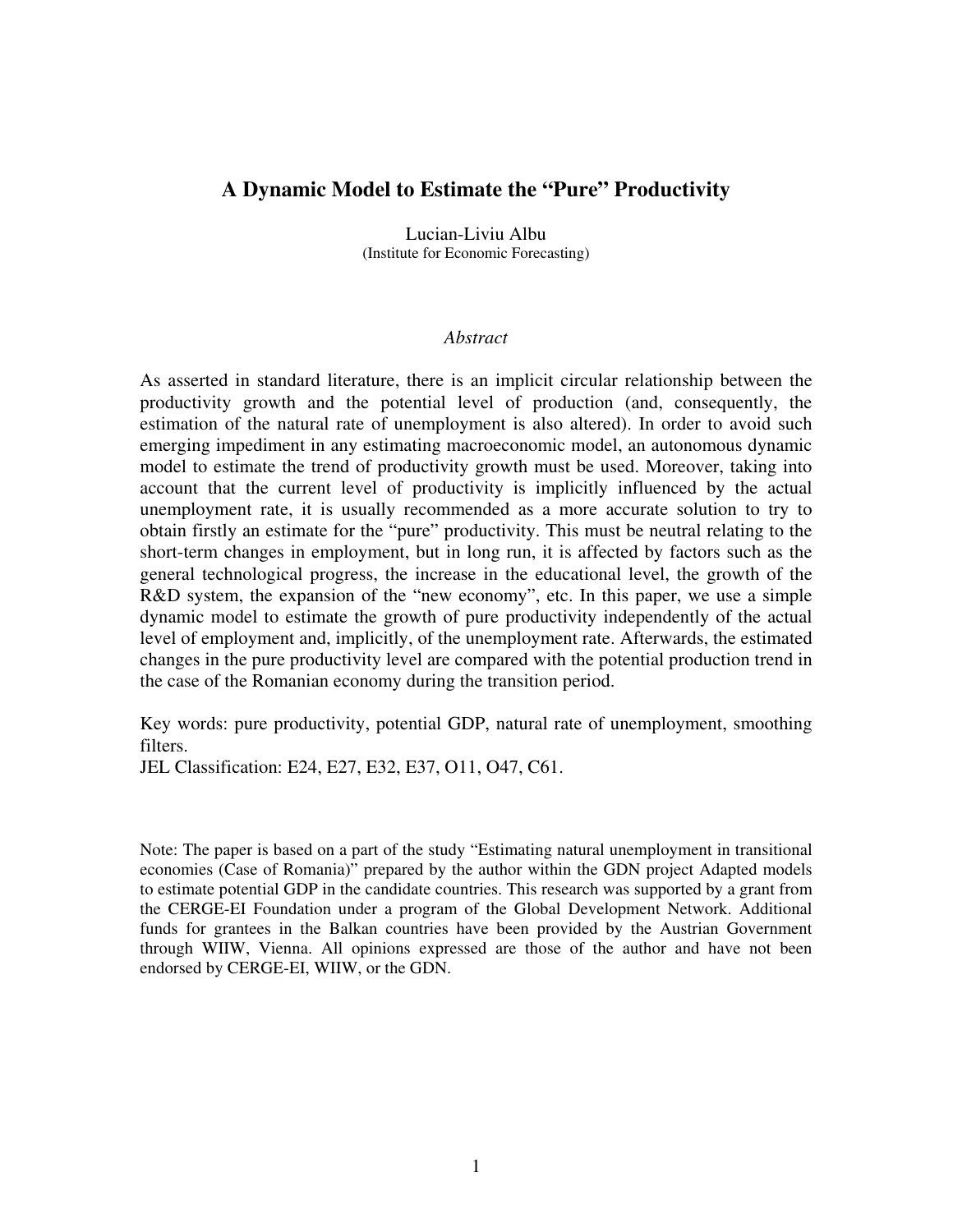In order to estimate the level of pure productivity and its trend in the Romanian economy, we conceived a simple particular model having as hypotheses the following two equations (the time subscript, t, being omitted):

$$
q = A La^{\alpha} = A L^{\alpha} \mu^{\alpha} = qmax \mu^{\alpha}
$$
 (1)

$$
s = s0 La
$$
 (2)

where q and s are production (GDP) and all the costs implied by its achievement, respectively (taking into account that the production function has a single factor, so does the active labour force); La and L are employment and labour force, respectively; qmax and s0 are production under the hypothesis of an integral utilization of labour force (La=L) and unitary cost (indeed, including also salary) per person in the active labour force, La, respectively;  $\alpha$  is a positive and sub-unitary coefficient, which determinates how it looks the production curve function of the employment share, µ, in the total labour force,  $L$  ( $\mu$ =La/L). For the moment, all the considered variables are evaluated in real terms, therefore under the hypothesis of constant prices (of one year selected as base).

The difference between q and s can be interpreted as the profit or net accumulation, therefore the quantity that stimulates entrepreneurs to make future investments and to develop their businesses. It mainly depends on two factors: the employment degree, μ, and the coefficient  $\alpha$ , respectively. Since the evaluation of the employment share in the total available labour force is not a problem, to estimate  $\alpha$  is an extremely difficult issue, as well as its economic interpretation. Economists generally accept the sub-unitary restriction, as it ensures the concavity of production function. The explanation is as the employment share grows, tending to one in value, the average level of labour productivity tends to decrease (as well as the adapting possibilities of entrepreneurs to some continuously changing markets). In order to solve the problem of estimating the production function curvature, we also took into account the long-term price evolution. The hypothesis that we adopted, although very restrictive, refers to the absence of some pertinent information on the future evolution of prices (as it is the case of an economic system functioning with high inflation, as well as that of the Romanian economy in the transition period). The remained solution is to compute maximization of the future profit by pertaining to the actual level of unitary costs (although knowing that in reality this is not the case for the future period). It would be reasonable that even such a decision (founded on a highly restrictive hypothesis, such as that of basing the maximization of the future profit on maintaining the specific costs unchanged) could yield sweet fruits in the future, in any way larger than in the case of no evaluation calculus. The real adjustment will be then operated (indeed instantaneously conforming to the "new wave" theory of the rational expectations) when the pressures on cost (such as the trade unions' pressures) will not confirm the effective pre-evaluation. The implicit hypothesis of this "backward dynamics" mode of interpretation is that the effective change in the unemployment rate in the current period as compared to the previous period corresponds in fact to the solution of profit maximization on the hypothesis of maintaining the cost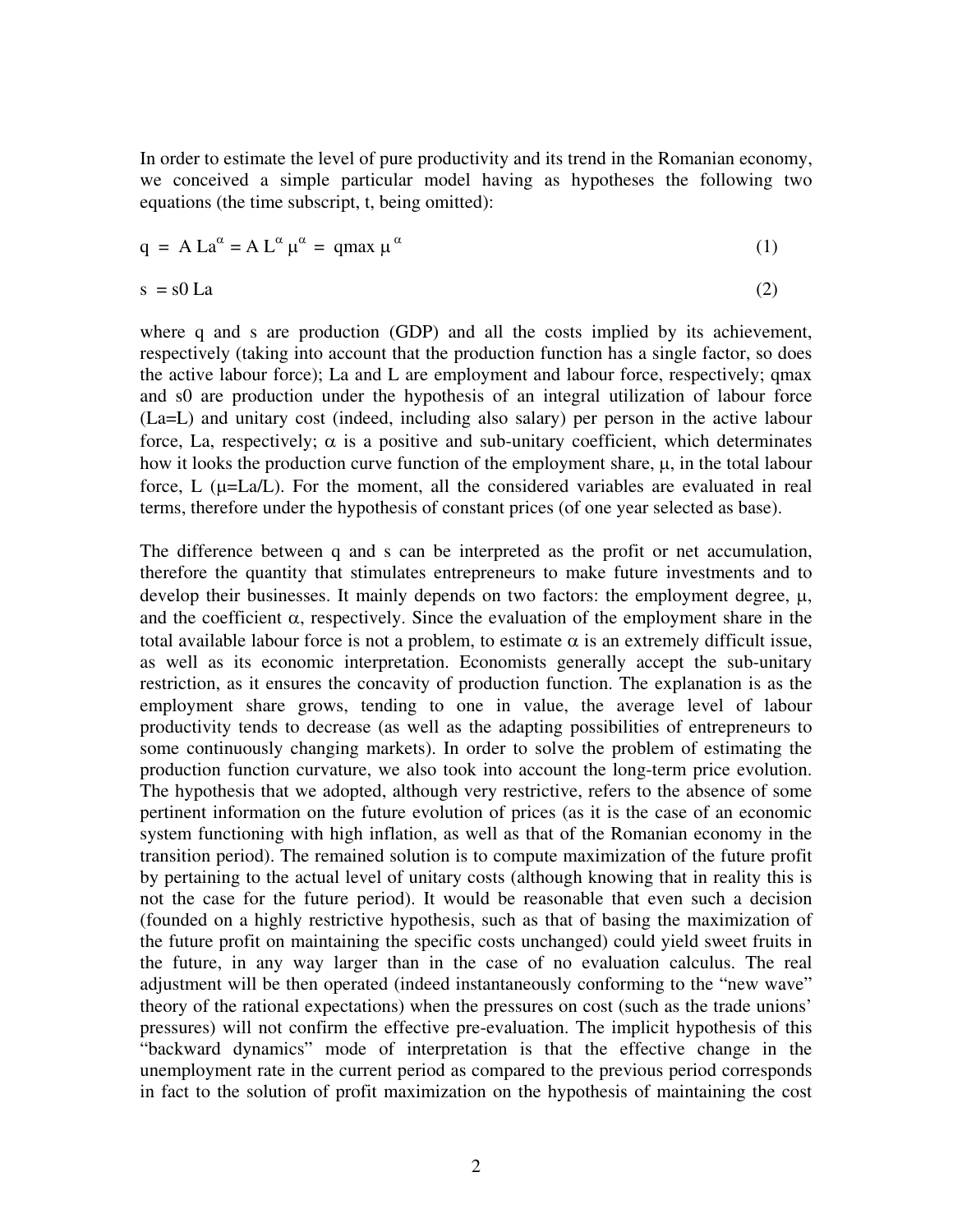unchanged between the two consecutive periods, but also to the modification of the total price of production exactly at the value effectively registered. Thus, the actual level of unemployment rate means in fact its optimal level, however computed previously on the base of the total cost in the precedent period, together with the index of prices in the current period. Since we accept this interpretation, the maximization function will be:

$$
Be (\mu) = Q - s = qp - s \tag{3}
$$

where Be is the anticipated profit (despite knowing that the planed benefit will not be fully achieved), and Q is the value of production in current prices, p. This function admits a maximum given by the solution of the following equation:

$$
p = (\mu^{1-\alpha})/\alpha \tag{4}
$$

The restriction imposed by this equation allowed us to estimate, only by using a special numeric procedure, the values of the  $\alpha$  coefficient for the period 1990-2003. The model permitted to estimate also other synthetic indicators characterizing the evolution of the Romanian economy during the transition period, such as:

 - The capacity use coefficient (or the degree of use of the potential GDP, denoted here by qmax)

$$
k = q / qmax = \mu^{\alpha}
$$
 (5)

- Share of profit

$$
b = B/Q = (Q - s p) / Q = (q - s) / q = 1 - \mu^{1-\alpha}
$$
 (6)

The following table shows the estimated values of some indicators over the period 1991- 2003. Their signification is as follows: qe90 and qmax are actual GDP in constant prices (prices of the year 1990) and the potential GDP, respectively (it is viewed here as the maximum level of GDP obtained in the case of no unemployment,  $u\%=0$ , and differs from the natural level of GDP corresponding to the natural rate of unemployment as it is usually computed); w90 and wL90 are the effective productivity and the "pure" productivity, respectively (corresponding to the case of entirely using the existing labour force,  $\mu\% = 100$ ); k is the capacity use coefficient (in the theoretical case of the potential GDP  $k=1$ ; and b is the share of the estimated profit in the actual GDP.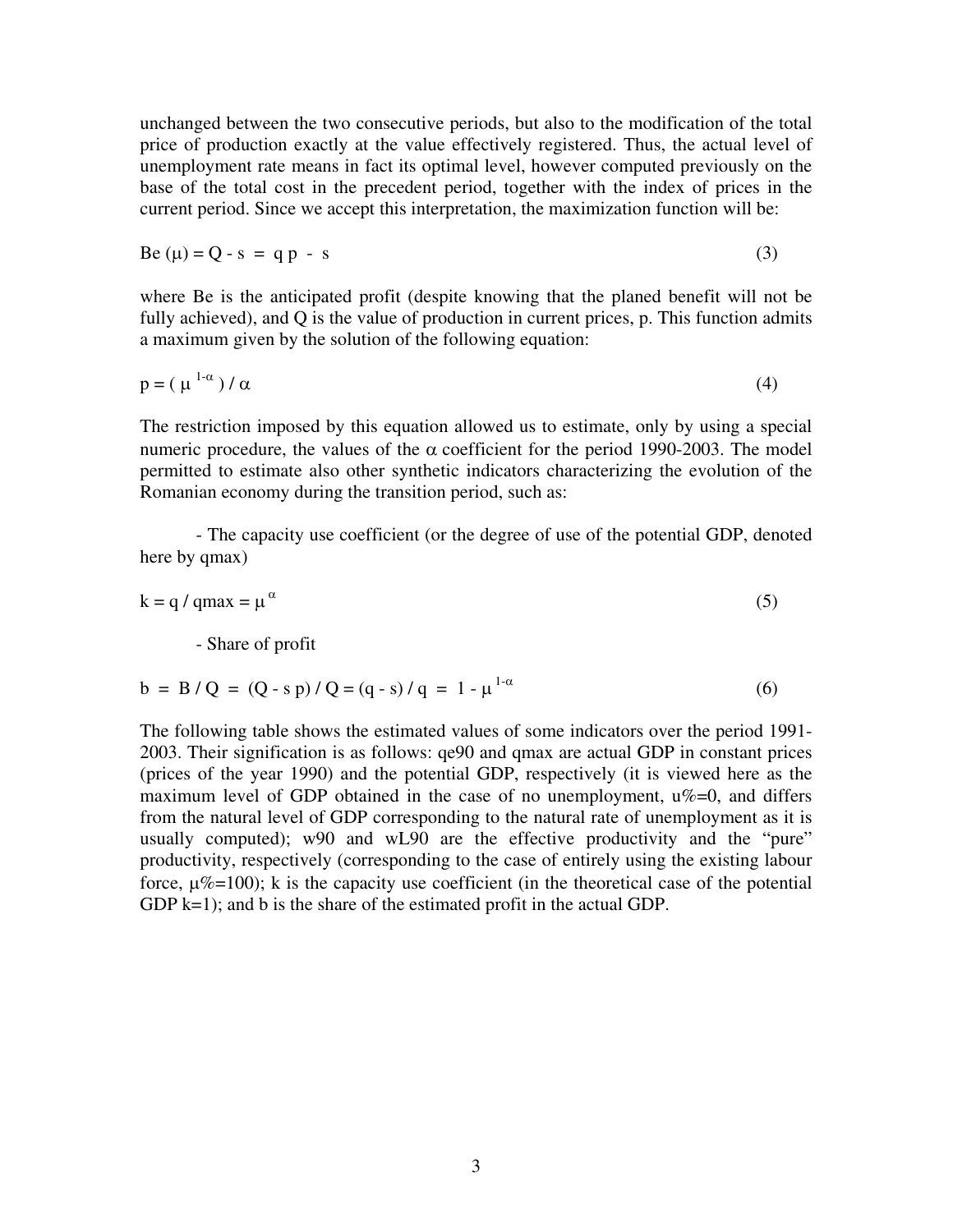|      | qe90         | qmax         | w90          | wL90         | $\bf k$ | $\mathbf b$ |
|------|--------------|--------------|--------------|--------------|---------|-------------|
|      | $(10^9$ ROL) | $(10^9$ ROL) | $(10^3$ ROL) | $(10^3$ ROL) | $(\%)$  | $(\%)$      |
| 1991 | 747.2        | 752.7        | 68.8         | 67.8         | 99.3    | 1.4         |
| 1992 | 681.2        | 694.0        | 64.7         | 62.2         | 98.1    | 3.9         |
| 1993 | 691.5        | 711.2        | 68.6         | 63.9         | 97.2    | 6.8         |
| 1994 | 719.8        | 752.9        | 71.9         | 67.1         | 95.6    | 6.8         |
| 1995 | 771.3        | 832.2        | 76.8         | 74.5         | 92.7    | 2.9         |
| 1996 | 802.1        | 847.9        | 83.4         | 81.1         | 94.6    | 2.7         |
| 1997 | 753.2        | 776.0        | 81.3         | 77.6         | 97.1    | 4.6         |
| 1998 | 717.2        | 761.5        | 79.7         | 76.8         | 94.2    | 3.6         |
| 1999 | 708.6        | 765.8        | 80.9         | 77.6         | 92.5    | 4.1         |
| 2000 | 723.2        | 782.6        | 85.1         | 81.8         | 92.4    | 3.9         |
| 2001 | 764.4        | 817.7        | 89.7         | 87.2         | 93.5    | 2.8         |
| 2002 | 803.0        | 873.6        | 95.6         | 93.5         | 91.9    | 2.2         |
| 2003 | 841.6        | 898.5        | 100.3        | 98.9         | 93.7    | 1.4         |

**Estimated level of certain indicators during the transition period** 

In order to identify the type of relation between unemployment and productivity, following some studies existing in literature (Staiger et al., 2001; Ball and Moffitt, 2001; Ball and Mankiw, 2002), we examined together the estimated data supplied by our own NAIRU model and by the above "pure" productivity model, respectively. Quite often, the authors are using for the productivity growth an inverted scale to reflect better the two supposed inverse movements: the long-run unemployment trend and productivity growth trend. In case of our application to the Romanian economy during the transition period, we maintained the original scales, but used a calibrating procedure to force the two trends to come in a closer region of their co-joint space. In following figure we are presenting the NAIRU trends together with the growth rate of the "pure" productivity (noted by y\_wL90). To estimate the NAIRU we used besides the simple linear trend (Ye) other four trends based on the following filters: *regress* (Y\_TR), *loess* (Y\_L), *ksmooth* (Y\_TL), and *Hodrick-Prescott* (Y\_HP). In the figure, t means the years in the period 1992-2003, denoted by 2…13 (the estimated NAIRU levels are considered at the beginning of each year). From this graphical representation, it is an obvious inverse correlation between the estimated NAIRU level and the productivity growth. Thus, we could conclude that, at least in the case of the transition period, the productivity acceleration is accompanied by a growth in the NAIRU level, and when the productivity decreases, the NAIRU level grows rapidly. At this moment, we do not know if this type of correlation is also verified when using quarterly or monthly data. In further studies, we shall try to extend the analysis to the quarterly available data. Perhaps proceeding in this way will permit a more refined analysis of the estimated parameters and the conclusions would increase in a significant manner.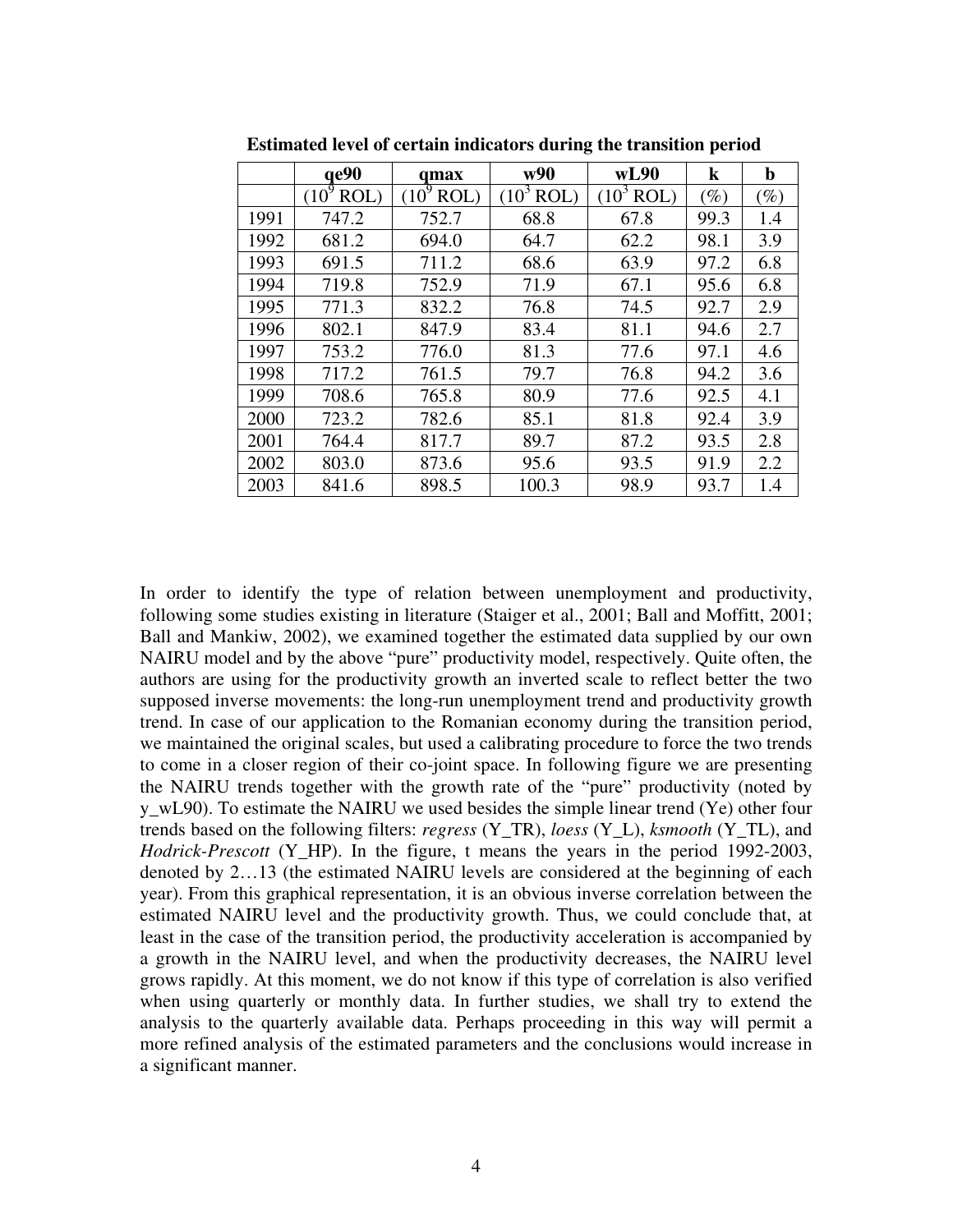

## **Selected bibliography**

Albu Lucian-Liviu (1998): "Strain and inflation-unemployment relationship in transitional economies: a theoretical and empirical investigation" (monograph), *Final Report*, *ACE-PHARE-F Project, CEES, January*, University of Leicester, Centre for European Economic Studies, Leicester, Brussels.

Albu Lucian-Liviu (2001): "Evolution of Inflation-Unemployment Relationship in the Perspective of Romania's Accession to EU", *Romanian Journal of Economic Forecasting*, *3-4*, Bucharest, 5-23.

Ball Laurence and Mankiw Gregory (2002): "The NAIRU in Theory and Practice", *NBER Working Paper Series, 8940*, National Bureau of Economic Research, Cambridge.

Ball Laurence and Robert Moffitt (2001): "Productivity Growth and the Phillips Curve", *The Roaring Nineties: Can Full Employment Be Sustained?* (eds.: Alan B. Krueger and Robert Solow), New York: The Russell Sage Foundation and The Century Foundation Press.